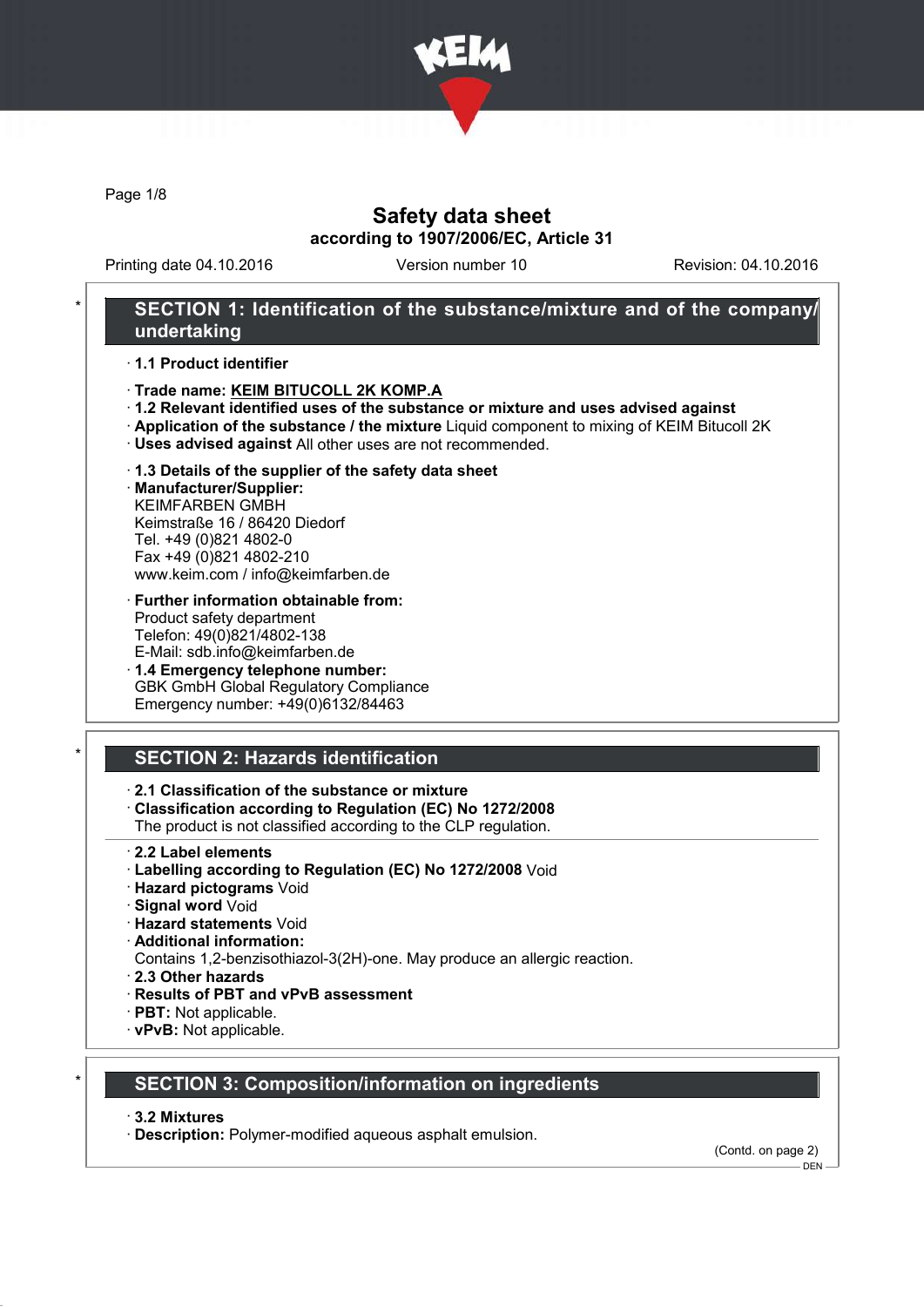

Page 2/8

# Safety data sheet according to 1907/2006/EC, Article 31

Printing date 04.10.2016 Version number 10 Revision: 04.10.2016

Trade name: KEIM BITUCOLL 2K KOMP.A

(Contd. of page 1)

· Dangerous components: Void

## SECTION 4: First aid measures

- · 4.1 Description of first aid measures
- · General information:

Immediately remove any clothing soiled by the product. Seek medical treatment in case of complaints.

When seeing the doctor we suggest to present this safety data sheet.

· After inhalation: Supply fresh air; consult doctor in case of complaints.

After skin contact:

Immediately wash with water and soap and rinse thoroughly.

Do not use solvents or thinners.

If skin irritation continues, consult a doctor.

- · After eye contact: Rinse opened eye for several minutes under running water. Then consult a doctor.
- After swallowing: Rinse mouth and throat well with water.

Do not induce vomiting; call for medical help immediately.

- · 4.2 Most important symptoms and effects, both acute and delayed No further relevant information available.
- · 4.3 Indication of any immediate medical attention and special treatment needed
- No further relevant information available.

# SECTION 5: Firefighting measures

- · 5.1 Extinguishing media
- · Suitable extinguishing agents: CO2, sand, extinguishing powder. Do not use water.
- · For safety reasons unsuitable extinguishing agents: Water
- · 5.2 Special hazards arising from the substance or mixture In case of fire, the following can be released: carbon oxide (COx)
- · 5.3 Advice for firefighters
- · Protective equipment: Wear self-contained respiratory protective device.
- · Additional information
- In case of fire do not breathe smoke, fumes and vapours.

Dispose of fire debris and contaminated fire fighting water in accordance with official regulations.

# SECTION 6: Accidental release measures

· 6.1 Personal precautions, protective equipment and emergency procedures Wear protective clothing.

Ensure adequate ventilation Do not inhale fumes.

Avoid contact with skin and eyes.

(Contd. on page 3)

DEN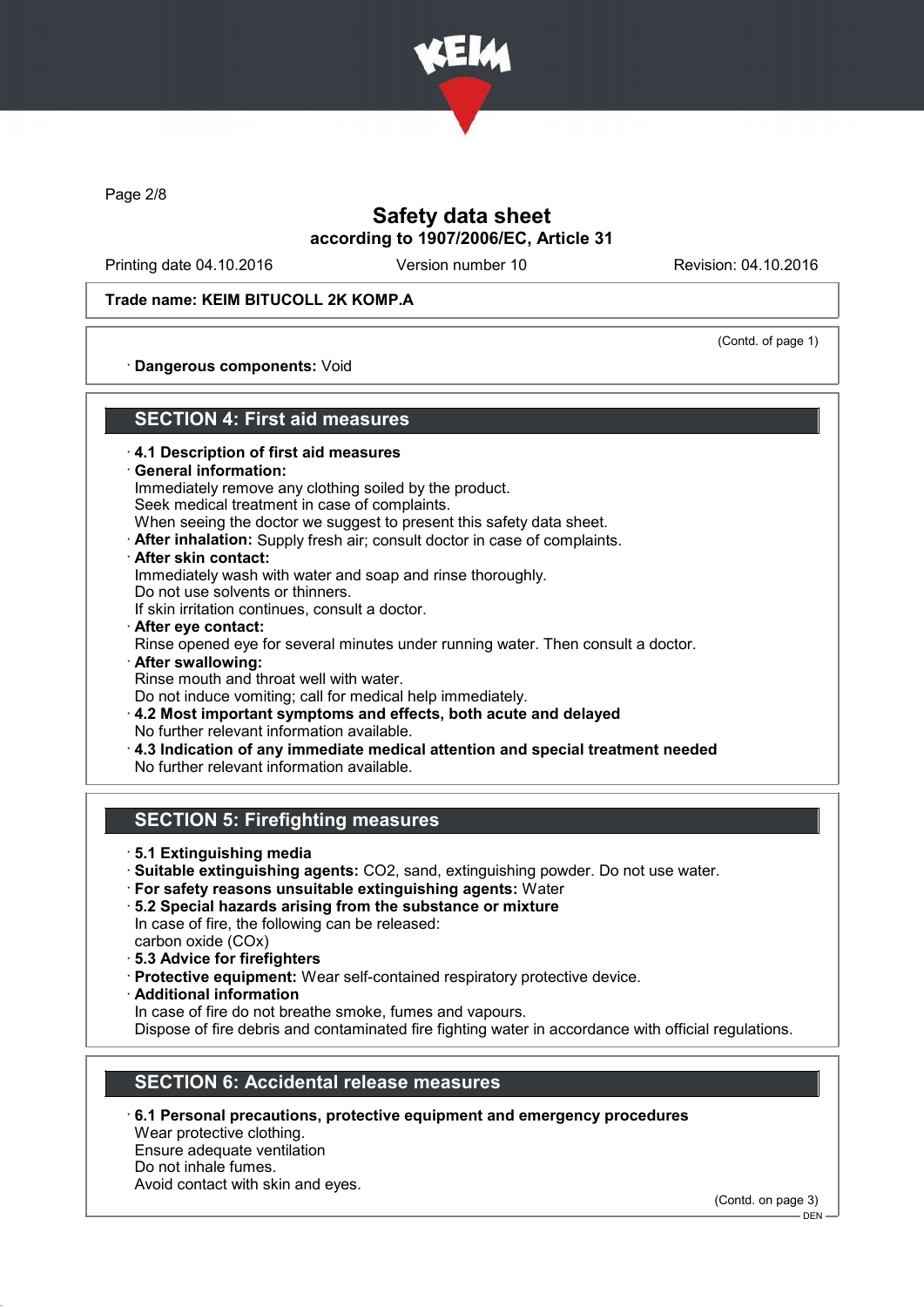

Page 3/8

# Safety data sheet according to 1907/2006/EC, Article 31

Printing date 04.10.2016 Version number 10 Revision: 04.10.2016

#### Trade name: KEIM BITUCOLL 2K KOMP.A

· 6.2 Environmental precautions:

(Contd. of page 2)

## Do not allow product to reach sewage system or any water course. Follow local governmental rules and regulations. · 6.3 Methods and material for containment and cleaning up: Absorb with liquid-binding material (sand, diatomite, acid binders, universal binders, sawdust). Ensure adequate ventilation. Close drainages (Risk of blocking) Dispose of the material collected according to regulations. Clear contaminated areas thoroughly. 6.4 Reference to other sections See Section 7 for information on safe handling. See Section 8 for information on personal protection equipment. See Section 13 for disposal information.

# SECTION 7: Handling and storage

 $\cdot$  7.1 Precautions for safe handling Keep receptacles tightly sealed. Ensure good ventilation/exhaustion at the workplace. Avoid contact with skin and eyes. See item 8 for information about suitable protective equipment and technical precautions. Respect the protection rules.

- · Information about fire and explosion protection: No special measures required.
- · 7.2 Conditions for safe storage, including any incompatibilities
- · Storage:
- · Requirements to be met by storerooms and receptacles: Store only in unopened original receptacles. Keep in the original containers in a cool and dry place.
- Information about storage in one common storage facility: Store away from foodstuffs.
- Store away from oxidising agents.
- Further information about storage conditions: Store in cool, dry conditions in well sealed receptacles. Protect from frost. Store at temperatures between 5 °C and 30 °C. Protect from heat and direct sunlight.
- · Storage class: 12
- · 7.3 Specific end use(s) No further relevant information available.

## SECTION 8: Exposure controls/personal protection

· 8.1 Control parameters

· Ingredients with limit values that require monitoring at the workplace:

#### 8052-42-4 Asphalt

MAK (Germany) Dampf und Aerosol

(Contd. on page 4)

DEN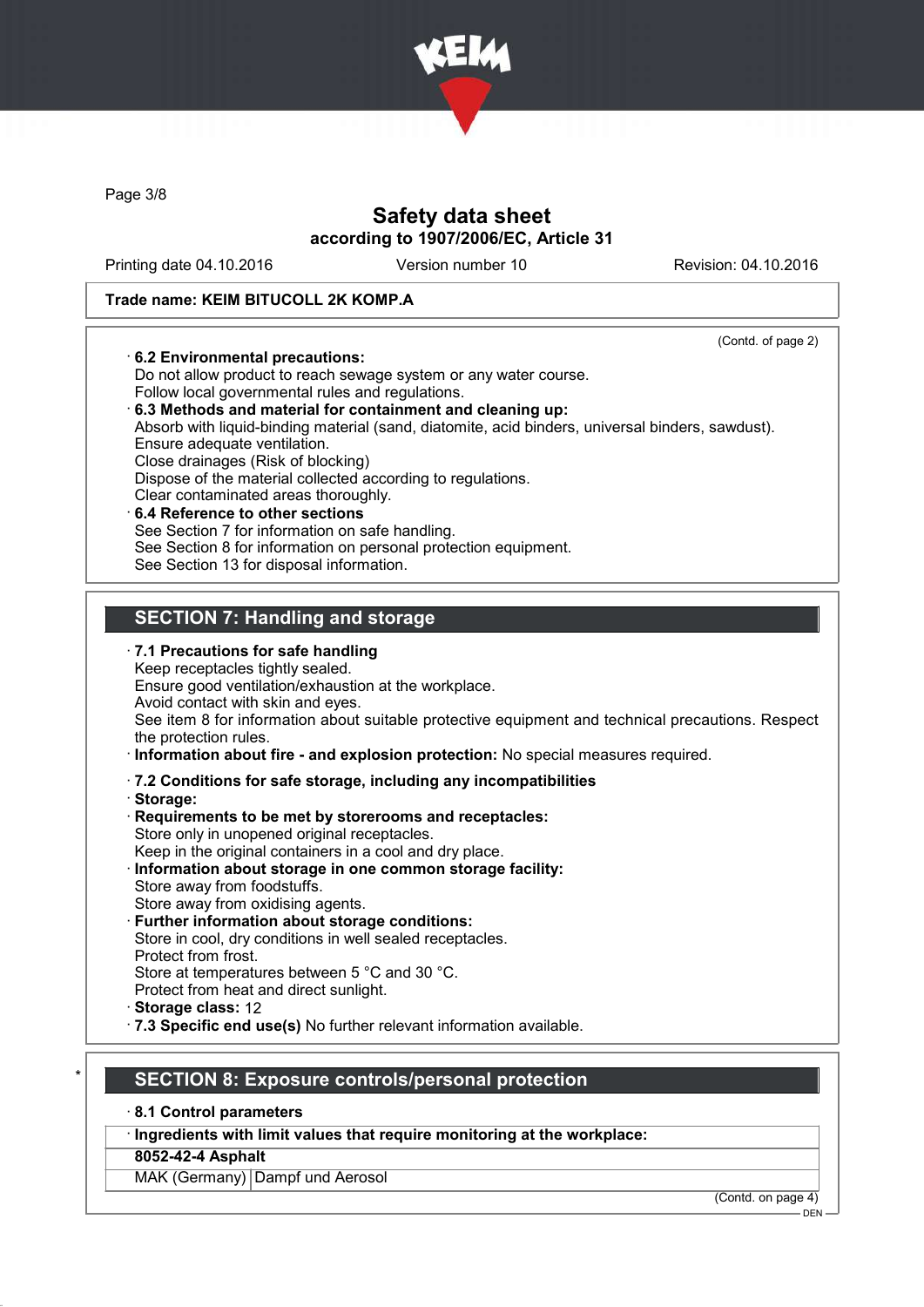

Page 4/8

# Safety data sheet according to 1907/2006/EC, Article 31

Printing date 04.10.2016 Version number 10 Revision: 04.10.2016

DEN

# Trade name: KEIM BITUCOLL 2K KOMP.A

|                                                                   | (Contd. of page 3)                                                                                            |
|-------------------------------------------------------------------|---------------------------------------------------------------------------------------------------------------|
|                                                                   |                                                                                                               |
|                                                                   | Additional information: The lists valid during the making were used as basis.                                 |
| 8.2 Exposure controls                                             |                                                                                                               |
| · Personal protective equipment:                                  |                                                                                                               |
| · General protective and hygienic measures:                       |                                                                                                               |
| Avoid contact with the eyes and skin.                             |                                                                                                               |
| Do not inhale aerosols.                                           |                                                                                                               |
| Wash hands before breaks and at the end of work.                  |                                                                                                               |
| Immediately remove all soiled and contaminated clothing           |                                                                                                               |
| Respiratory protection: Not necessary if room is well-ventilated. |                                                                                                               |
| Protection of hands: Protective gloves                            |                                                                                                               |
| <b>Material of gloves</b>                                         |                                                                                                               |
| Nitrile rubber, NBR                                               |                                                                                                               |
| Butyl rubber, BR                                                  |                                                                                                               |
| Recommended thickness of the material: $\geq 0.5$ mm              | The selection of the suitable gloves does not only depend on the material, but also on further marks          |
|                                                                   | of quality and varies from manufacturer to manufacturer. As the product is a preparation of several           |
|                                                                   | substances, the resistance of the glove material can not be calculated in advance and has therefore           |
| to be checked prior to the application.                           |                                                                                                               |
| · Penetration time of glove material                              |                                                                                                               |
| Value for the permeation: Level $\geq 6$ (480 min)                |                                                                                                               |
|                                                                   | The determined penetration times according to EN 374 part III are not performed under practical               |
|                                                                   | conditions. Therefore a maximum wearing time, which corresponds to 50% of the penetration time,               |
|                                                                   |                                                                                                               |
| is recommended.                                                   |                                                                                                               |
|                                                                   |                                                                                                               |
| has to be observed.                                               |                                                                                                               |
| · Eye protection: Tightly sealed goggles                          |                                                                                                               |
| · Body protection: Protective work clothing                       |                                                                                                               |
|                                                                   | Limitation and supervision of exposure into the environment See Section 12 and 6.2                            |
|                                                                   |                                                                                                               |
|                                                                   |                                                                                                               |
| <b>SECTION 9: Physical and chemical properties</b>                |                                                                                                               |
| 9.1 Information on basic physical and chemical properties         |                                                                                                               |
| <b>General Information</b>                                        |                                                                                                               |
| · Appearance:                                                     |                                                                                                               |
| Form:                                                             | Fluid                                                                                                         |
| Colour:                                                           | <b>Black</b>                                                                                                  |
| · Odour:                                                          | Weak, characteristic                                                                                          |
| <b>Odour threshold:</b>                                           | Not determined.                                                                                               |
| pH-value at 20 °C:                                                | $~11*$                                                                                                        |
| Change in condition                                               |                                                                                                               |
| <b>Melting point/Melting range:</b>                               | Undetermined.                                                                                                 |
| <b>Boiling point/Boiling range:</b>                               | The exact break trough time has to be found out by the manufacturer of the protective gloves and<br>$~100$ °C |
| · Flash point:                                                    | Not applicable.                                                                                               |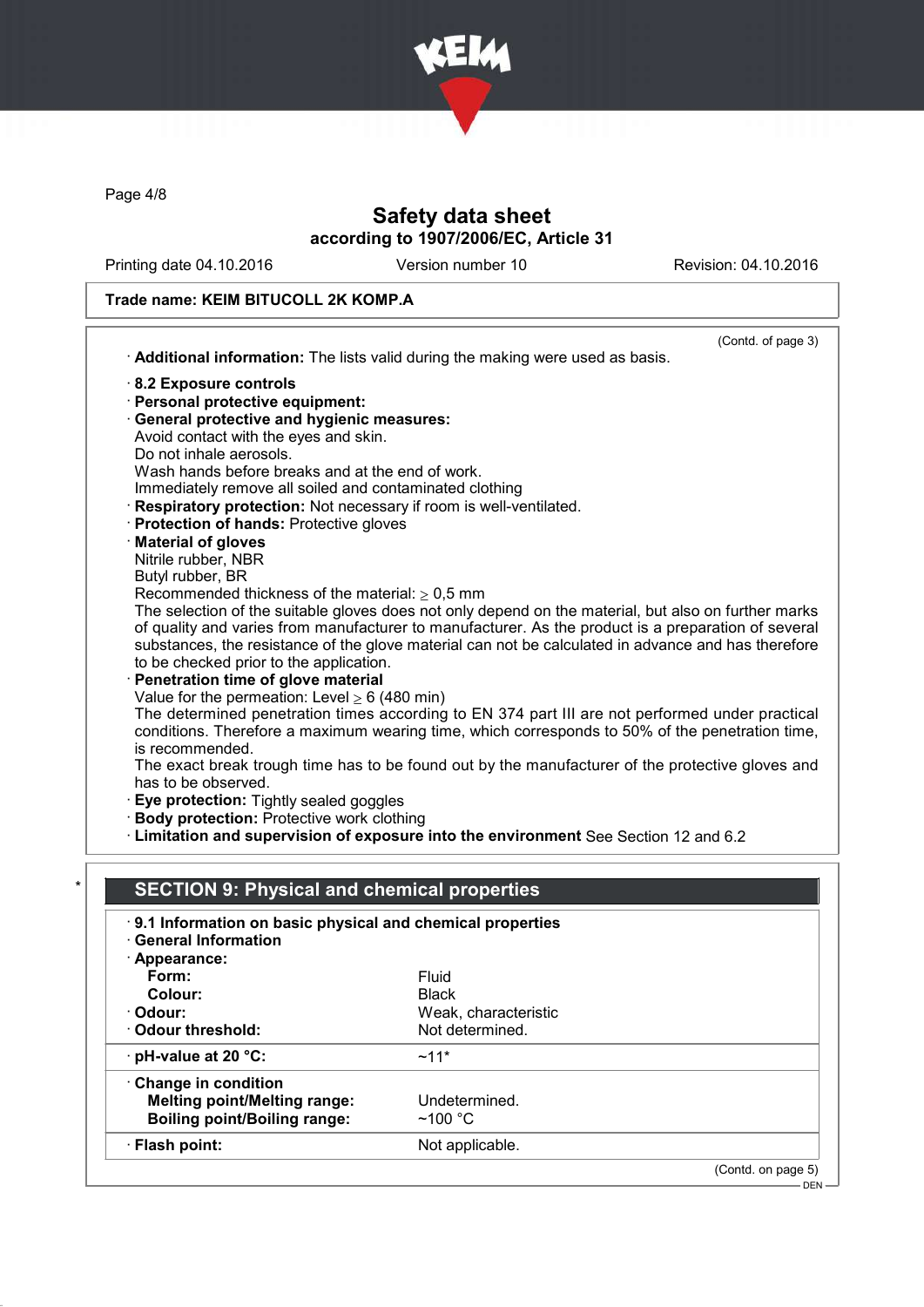

Page 5/8

# Safety data sheet according to 1907/2006/EC, Article 31

Printing date 04.10.2016 Version number 10 Revision: 04.10.2016

#### Trade name: KEIM BITUCOLL 2K KOMP.A

|                                                            | (Contd. of page 4)                                                              |
|------------------------------------------------------------|---------------------------------------------------------------------------------|
| · Flammability (solid, gaseous):                           | Not applicable.                                                                 |
| · Ignition temperature:                                    | Not determined.                                                                 |
| · Decomposition temperature:                               | Not determined.                                                                 |
| · Self-igniting:                                           | Product is not selfigniting.                                                    |
| Danger of explosion:                                       | Product does not present an explosion hazard.                                   |
| <b>Explosion limits:</b>                                   |                                                                                 |
| Lower:                                                     | Not applicable.                                                                 |
| Upper:                                                     | Not applicable.                                                                 |
| Vapour pressure at 20 °C:                                  | $~23$ hPa (H2O)                                                                 |
| <b>⋅Density at 20 °C:</b>                                  | $0,8^*$ g/cm <sup>3</sup>                                                       |
| · Relative density                                         | Not determined.                                                                 |
| · Vapour density                                           | Not applicable.                                                                 |
| <b>Evaporation rate</b>                                    | Not applicable.                                                                 |
| · Solubility in / Miscibility with                         |                                                                                 |
| water:                                                     | Fully miscible.                                                                 |
| · Partition coefficient (n-octanol/water): Not determined. |                                                                                 |
| · Viscosity:                                               |                                                                                 |
| Dynamic:                                                   | Not determined.                                                                 |
| Kinematic:                                                 | Not determined.                                                                 |
| ⋅ 9.2 Other information                                    | * The values are for freshly produced material and may<br>change with the time. |

## SECTION 10: Stability and reactivity

- · 10.1 Reactivity No further relevant information available.
- · 10.2 Chemical stability Stable under normal conditions of storage and use.
- · Thermal decomposition / conditions to be avoided:
- No decomposition if used according to specifications.
- · 10.3 Possibility of hazardous reactions Reacts with strong oxidising agents.
- · 10.4 Conditions to avoid No further relevant information available.
- · 10.5 Incompatible materials: No further relevant information available.
- · 10.6 Hazardous decomposition products:
- carbon oxide (COx)
- **Hydrocarbons**

# **SECTION 11: Toxicological information**

#### · 11.1 Information on toxicological effects

· Acute toxicity Based on available data, the classification criteria are not met.

(Contd. on page 6)

DEN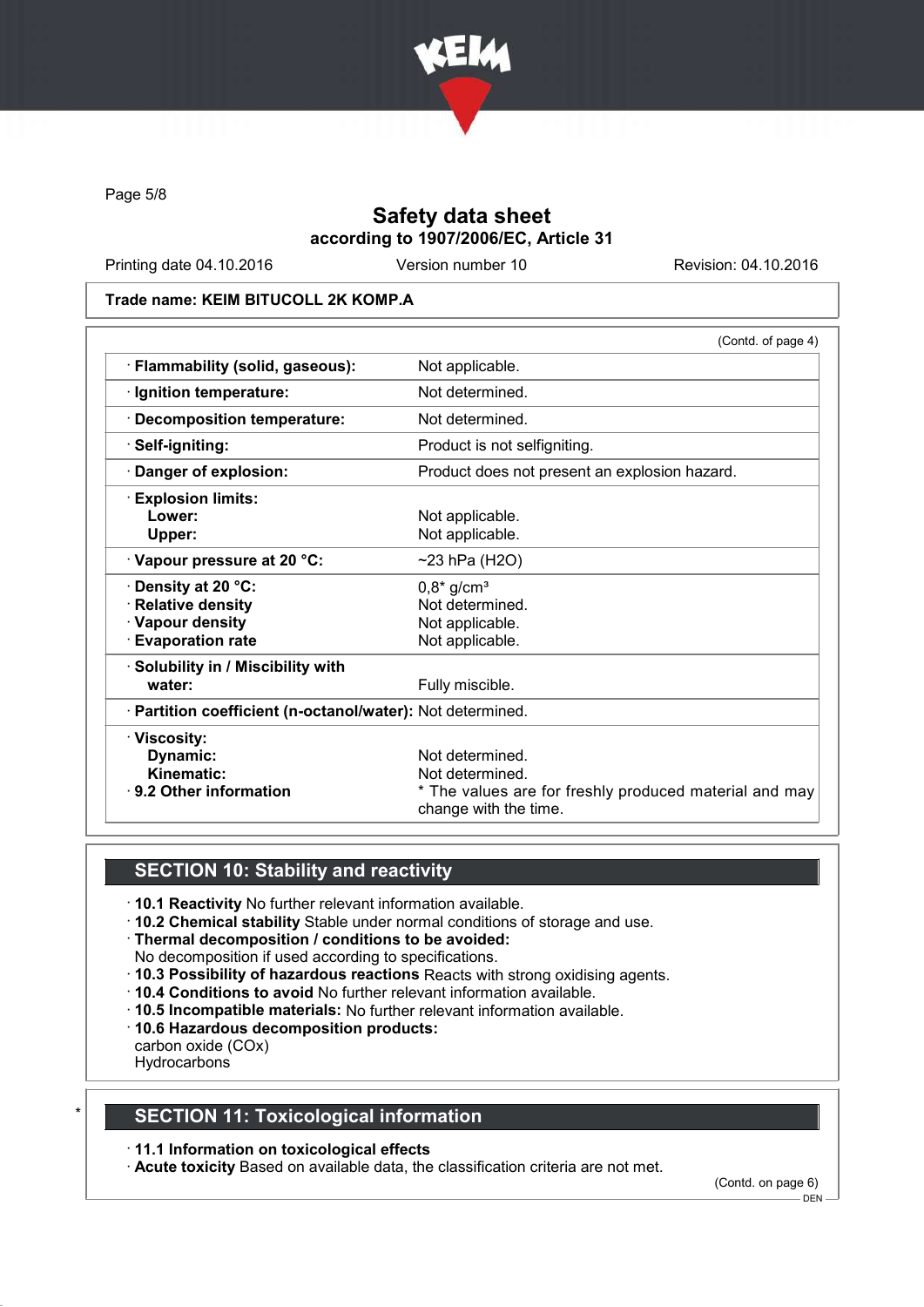

Page 6/8

# Safety data sheet according to 1907/2006/EC, Article 31

Printing date 04.10.2016 Version number 10 Revision: 04.10.2016

(Contd. of page 5)

#### Trade name: KEIM BITUCOLL 2K KOMP.A

#### · Primary irritant effect:

- · Skin corrosion/irritation Frequent persistent contact with the skin may cause skin irritation.
- · Serious eye damage/irritation In case of longer exposure, slightly irritating effect is possible.
- · during inhalation: Irritant effect possible.
- · during swallowing: Irritant effect possible
- · Respiratory or skin sensitisation Based on available data, the classification criteria are not met.

· Other information (about experimental toxicology):

Experimental analysis are not available.

The product was not tested. The statements on toxicology have been derived from the properties of the individual components.

- · CMR effects (carcinogenity, mutagenicity and toxicity for reproduction) not applicable
- · Germ cell mutagenicity Based on available data, the classification criteria are not met.
- · Carcinogenicity Based on available data, the classification criteria are not met.
- · Reproductive toxicity Based on available data, the classification criteria are not met.
- · STOT-single exposure Based on available data, the classification criteria are not met.
- · STOT-repeated exposure Based on available data, the classification criteria are not met.
- · Aspiration hazard Based on available data, the classification criteria are not met.

# **SECTION 12: Ecological information**

- · 12.1 Toxicity
- · Aquatic toxicity: No further relevant information available.
- · 12.2 Persistence and degradability No further relevant information available.
- · Other information: The product is not easily biodegradable.
- · 12.3 Bioaccumulative potential No further relevant information available.
- · 12.4 Mobility in soil No further relevant information available.
- · Additional ecological information:
- · AOX-indication:

Due to the substance of content which do not include organic jointed halogens, the product can not take influence on the AOX-load of the waste water.

· According to the formulation contains the following heavy metals and compounds from the EU guideline NO. 2006/11/EC:

According to our current data base the product does not consist of any heavy metals or substances of EU-directives 76/464/EWG.

#### General notes:

Do not allow product to reach ground water, water course or sewage system.

At present there are no ecotoxicological assessments.

Water hazard class 1 (German Regulation) (Self-assessment): slightly hazardous for water

- · 12.5 Results of PBT and vPvB assessment
- · PBT: Not applicable.
- · vPvB: Not applicable.
- · 12.6 Other adverse effects No further relevant information available.

DEN (Contd. on page 7)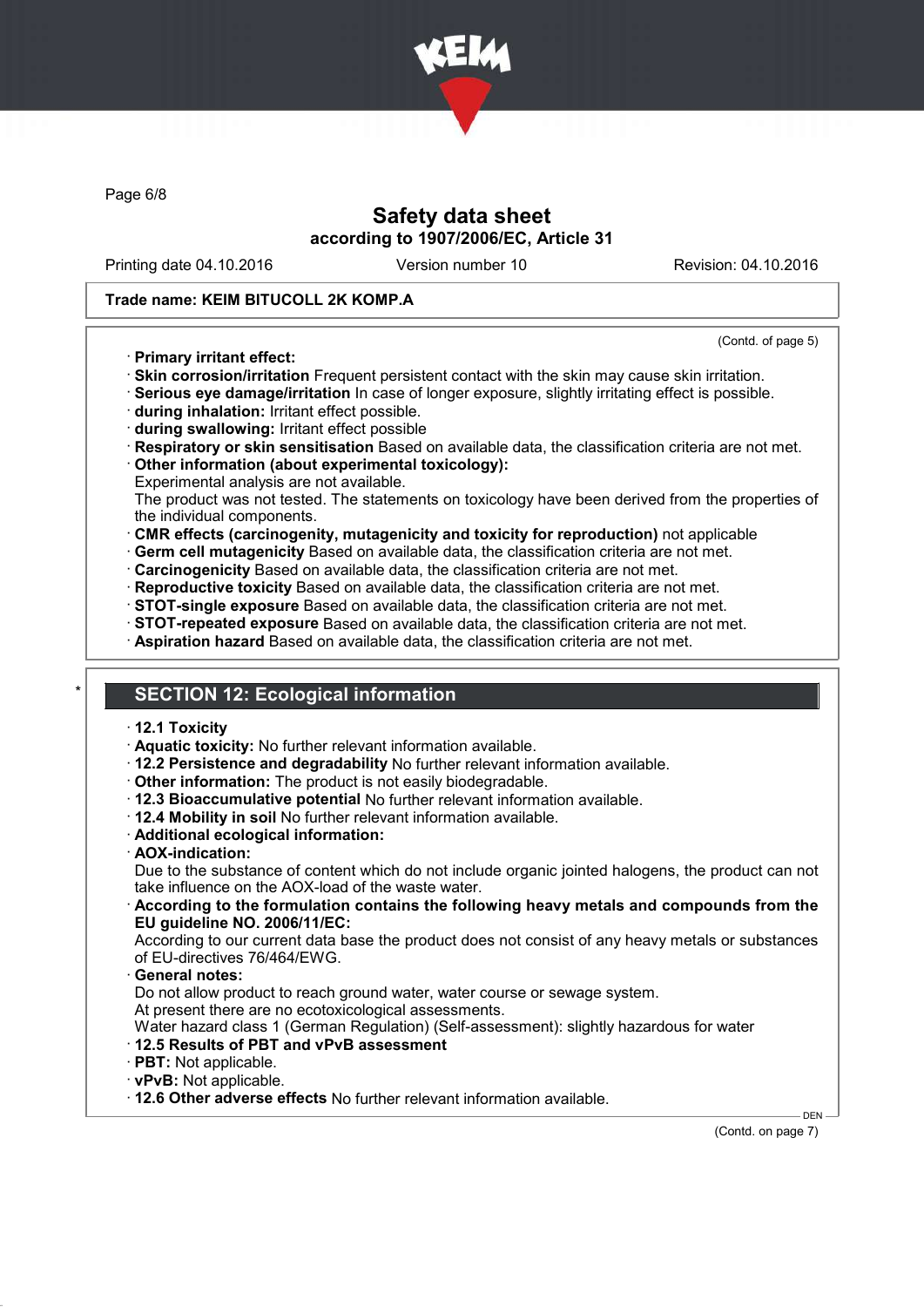

Page 7/8

# Safety data sheet according to 1907/2006/EC, Article 31

Printing date 04.10.2016 Version number 10 Revision: 04.10.2016

#### Trade name: KEIM BITUCOLL 2K KOMP.A

(Contd. of page 6)

## SECTION 13: Disposal considerations

#### · 13.1 Waste treatment methods

#### · Recommendation

Disposal must be made according to official regulations.

Must not be disposed with household garbage. Do not allow product to reach sewage system.

#### · European waste catalogue

17 03 02 bituminous mixtures other than those mentioned in 17 03 01

15 02 03 absorbents, filter materials, wiping cloths and protective clothing other than those mentioned in 15 02 02

#### · Uncleaned packaging:

· Recommendation:

Disposal must be made according to official regulations.

Empty contaminated packagings thoroughly. They may be recycled after thorough and proper cleaning.

Recommended cleansing agents: Water, if necessary with cleansing agents.

| <b>SECTION 14: Transport information</b>                                   |                                                               |
|----------------------------------------------------------------------------|---------------------------------------------------------------|
| $\cdot$ 14.1 UN-Number<br>· ADR, IMDG, IATA                                | Void                                                          |
| 14.2 UN proper shipping name<br>· ADR, IMDG, IATA                          | Void                                                          |
| 14.3 Transport hazard class(es)                                            |                                                               |
| · ADR, IMDG, IATA<br>· Class                                               | Void                                                          |
| ⋅ 14.4 Packing group<br>· ADR, IMDG, IATA                                  | Void                                                          |
| 14.5 Environmental hazards:<br>· Marine pollutant:                         | No                                                            |
| 14.6 Special precautions for user                                          | Not applicable.                                               |
| 14.7 Transport in bulk according to Annex II<br>of Marpol and the IBC Code | Not applicable.                                               |
| · Transport/Additional information:                                        | No dangerous good in sense of these transport<br>regulations. |
| · UN "Model Regulation":                                                   | Void                                                          |

(Contd. on page 8)